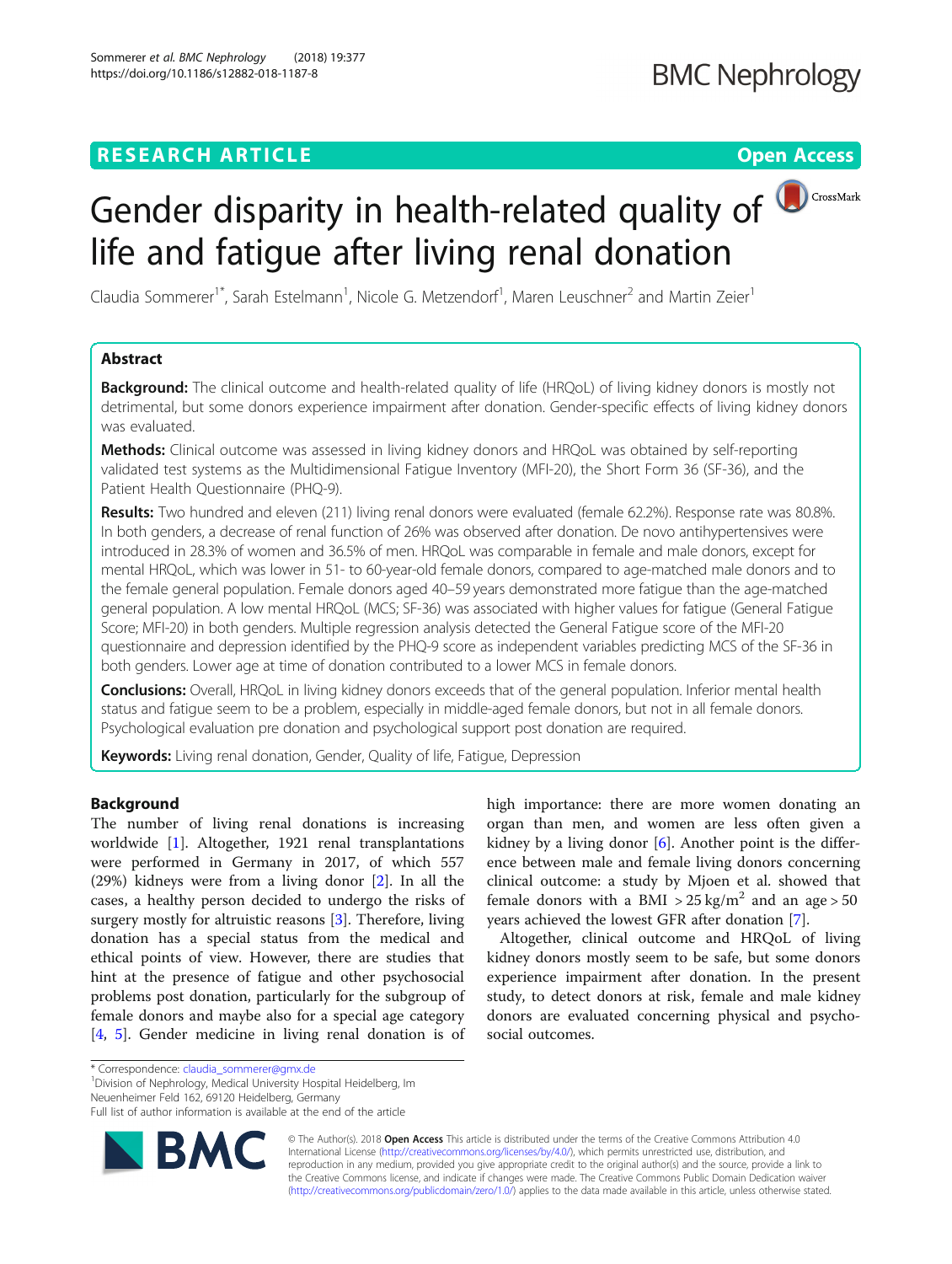## Methods

## Study population

The study was designed to assess clinical and psychosocial outcome in living renal donors with respect to gender differences. Two hundred and ninety-three (293) kidney donors were contacted by mail, including an invitation letter as well as standardised questionnaires. All these participating respondents donated a kidney between 08/1983 and 06/2011.

HRQoL assessment and screening for fatigue or depression was determined by self-reporting validated test. A representative German adult general population cohort served as the control group for each questionnaire. A regular clinical follow-up after donation was performed annually. Psychological counselling was undertaken for each donor and recipient prior to transplantation and, if necessary, after transplantation.

The study was approved by the institutional Ethics Committee and was conducted according to the Declaration of Helsinki 2003. Written informed consent was obtained from all participating donors.

## **Questionnaires**

## Short form 36

The Short Form 36 (SF-36) is a questionnaire to measure HRQoL containing the eight multi-item subscales: general health perceptions, physical functioning, physical role, bodily pain, general mental health, vitality, emotional role, and social functioning. Each subscale has a range from 0 to 100 with 100 standing for optimal function. The subscales are then combined into a physical and mental component summary score (PCS and MCS). We compared the study population with the German general population presented by the study of Ellert and Bellach et al. (6964 persons between the age of 8 and 80 years) [[8,](#page-8-0) [9\]](#page-8-0).

### Multidimensional fatigue inventory

The Multidimensional Fatigue Inventory (MFI-20) was designed to measure chronic tiredness and was originally conceived for patients with fatigue due to malignoma. There are 20 items, each consisting of a 5-point Likert Scale. The 20 items are built on five summary scales: general fatigue, physical fatigue, mental fatigue, reduced activity and reduced motivation. A higher score indicates more fatigue. We compared our study population to the German general population of Schwarz et al. (2037 persons) [\[10](#page-8-0), [11](#page-8-0)].

## Patient health questionnaire - depression component questionnaire

The Patient Health Questionnaire (PHQ) was designed to detect mental disorders. In our study we used the "depression" component questionnaire of the PHQ (PHQ-9). The questionnaire consists of 9 Items, each consisting of a 4-point Likert Scale. The questions include a period of the last two weeks. A summary score can be build with the following cut-off scores: 0–4 points indicates no mental disorder, 5–10 points can be seen as a probable beginning mental disorder. 11–14 points indicate a mild, 15–19 a distinctive and 20–27 a severe form of major depression [\[12](#page-8-0)]. We compared our donors with a normal sample of Kocalevent et al. (2013) [\[13](#page-8-0)].

### Statistical analysis

All analyses were performed using IBM SPSS Statistics for Windows, Version 21.0 (IBM Corp. released 2012; Armonk NY: IBM Corp.). Values are presented as mean (SD) or n (%).

Statistical significance was tested with paired and unpaired t-tests, as well as chi-square distribution.  $p < 0.05$ indicated statistical significance. Multiple linear regression analyses was performed, using the "Mental Component Summary" of the SF-36 as the dependent variable, and General Fatigue Score, Physical Component Summary Score, PHQ-9, S-creatinine, age at time of donation and time after donation as independent variables.

## Results

## Study population

A total of 293 living renal donors were contacted. Out of 261 expected responses, 211 questionnaires were returned by donors (80.8%), Fig. [1](#page-2-0). Altogether, 131 (62.1%) of the 211 participating renal donors were female. The return rates, separated by gender, were 76.9% in male and 69.7% in female donors ( $p = 0.165$ ). Mean age at the time of donation was  $51.7 \pm 9.9$  years (female  $50.5 \pm 9.3$  years; male  $53.8 \pm 10.6$  years) and, at time of the assessment,  $61.5 \pm 10.2$  years (female  $60.4 \pm 9.6$  years; male  $63.2 \pm 10.9$  $63.2 \pm 10.9$  $63.2 \pm 10.9$  years), Table 1. Most of the donors were spouses (26.1%), mothers (24.6%) or fathers (22.7%). Male donors were more likely to donate to their children (60%), whereas female donors were willing to donate to their children (39.7%) as well as to their husbands (42.7%).

Demographic data of donors with missing HRQoL questionnaires (69.5% female) were comparable to the studied donor cohort with a mean age of  $58.4 \pm 9.3$  years and stable renal function.

## Clinical data

Comparing pre and post donation parameters, S-creatinine was significantly higher after donation (S-creatinine  $0.82 \pm 0.16$  vs.  $1.05 \pm 0.23$  mg/dL,  $p > 0.001$ ), Table [2.](#page-3-0) S-creatinine differed significantly in female and male donors before and after donation (pre  $0.74 \pm 0.12$ ) mg/dL vs.  $0.94 \pm 0.14$  mg/dl,  $p < 0.001$ ; post  $0.90 \pm 0.15$  vs.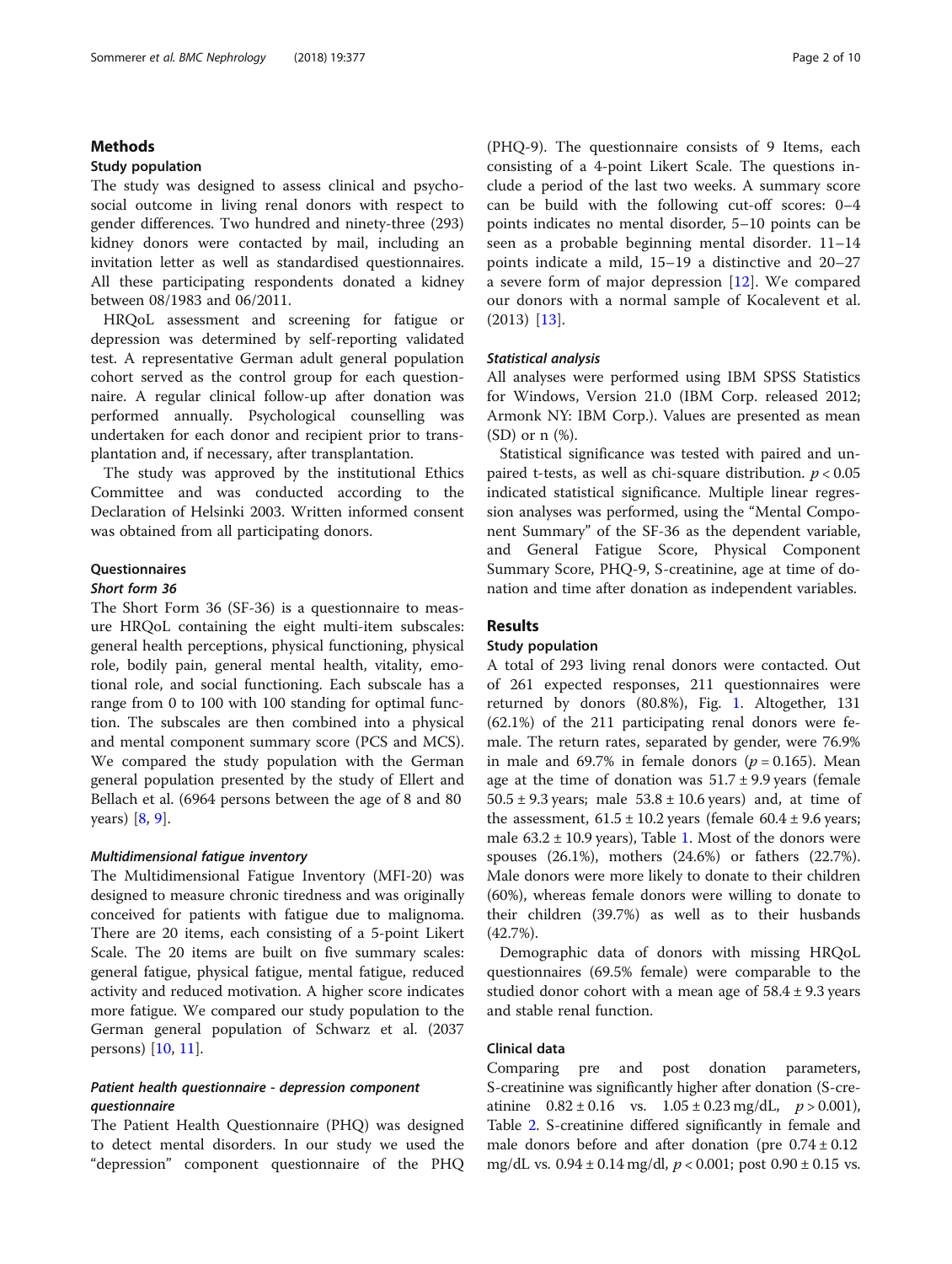

<span id="page-2-0"></span>

## Table 1 Patient demographics separated by gender

|                                                  | All donors<br>$N = 211$ | Female donors<br>$N = 131$ | Male donors<br>$N = 80$ | $\overline{p}$ |
|--------------------------------------------------|-------------------------|----------------------------|-------------------------|----------------|
| Gender, n (%)                                    |                         | 131(62.1)                  | 80 (37.9)               |                |
| Age at the time of donation (years), mean (SD)   | 51.7 (9.9)              | 50.5(9.3)                  | 53.8 (10.6)             | 0.057          |
| Age at the time of assessment (years), mean (SD) | 61.5(10.2)              | 60.4(9.6)                  | 63.2 (10.9)             | 0.019          |
| Time after donation (years), mean (SD)           | 9.7(5.2)                | 9.9(5.4)                   | 9.4(4.8)                | 0.459          |
| Relationship to recipient, $n$ (%)               |                         |                            |                         |                |
| Parent (father/mother)                           | 100 (47.4)              | 52 (39.7)                  | 48 (60)                 | 0.004          |
| Child (son/daughter)                             | 2(0.9)                  | $\overline{\phantom{0}}$   | 2(2.5)                  |                |
| Sibling (brother/sister)                         | 28 (13.3)               | 19 (14.5)                  | 9(11.3)                 |                |
| Spouse (husband/wife)                            | 71 (33.6)               | 56 (42.7)                  | 15 (18.8)               |                |
| Friends, emotionally related                     | 3(1.4)                  | 1(0.8)                     | 2(2.5)                  |                |
| Other related                                    | 7(3.3)                  | 3(2.3)                     | 4(5.0)                  |                |
| Children mean (SD)                               | 2.2(0.90)               | 2.2(1.0)                   | 2.1(0.7)                | 0.375          |
| Smoking, n (%)                                   |                         |                            |                         |                |
| Smoker                                           | 34 (16.1)               | 23 (17.6)                  | 11(13.8)                |                |
| Non-smoker                                       | 174 (82.5)              | 107 (81.7)                 | 67 (83.8)               |                |
| Unknown                                          | 3(1.4)                  | 1(0.8)                     | 2(2.5)                  |                |
| Donor medical prevention, n (%)                  |                         |                            |                         |                |
| Yes, routinely                                   | 136 (64.5)              | 89 (67.9)                  | 47 (58.8)               | 0.176          |
| No                                               | 28 (13.3)               | 11(8.4)                    | 17(21.3)                |                |
| Occasionally                                     | 47 (22.3)               | 31(23.7)                   | 16(20.0)                |                |

 $N$  number,  $p$  significance,  $SD$  standard deviation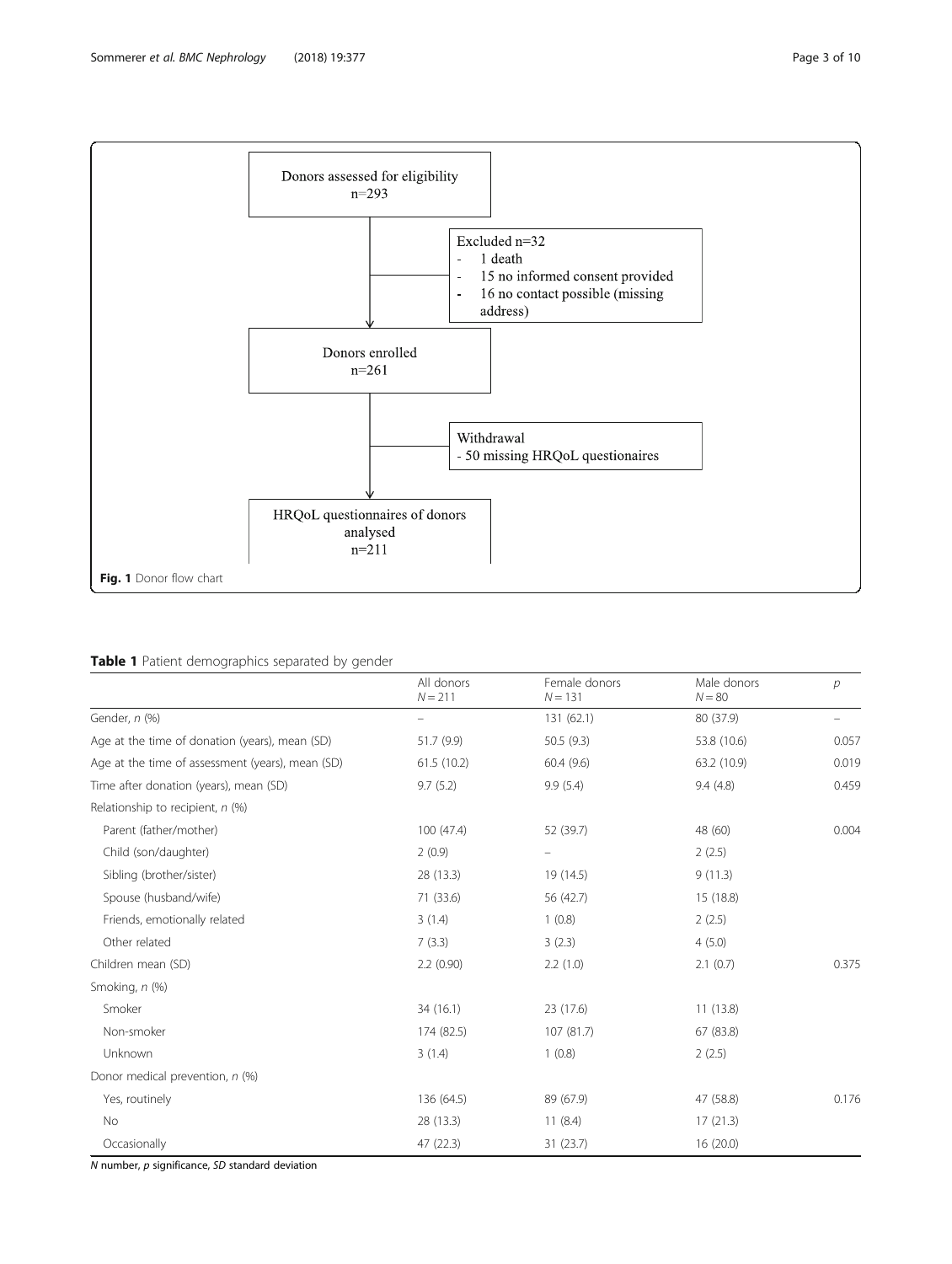|                                                 | Female     | Male       | Significance   |
|-------------------------------------------------|------------|------------|----------------|
|                                                 | Mean (SD)  | Mean (SD)  | $\overline{p}$ |
| S-creatinine [mg/dL] - pre                      | 0.74(0.12) | 0.94(0.14) | < 0.001        |
| S-creatinine [mg/dL] - post                     | 0.90(0.15) | 1.22(0.22) | < 0.001        |
| Significance p                                  | < 0.001    | < 0.001    |                |
| CKD-EPI GFR [mL/min/1.73m <sup>2</sup> ] - pre  | 93 (14)    | 91 (14)    | 0.393          |
| CKD-EPI GFR [mL/min/1.73m <sup>2</sup> ] – post | 69 (15)    | 68 (15)    | 0.591          |
| Significance p                                  | < 0.001    | < 0.001    |                |
| Proteinuria [q/L] - pre                         | 0.04(0.03) | 0.05(0.08) | 0.307          |
| Proteinuria [g/L] - post                        | 0.05(0.04) | 0.08(0.11) | 0.028          |
| Significance p                                  | < 0.001    | < 0.001    |                |
| BMI [ $kg/m2$ ] - pre                           | 25.3(4.7)  | 26.2(3.5)  | 0.133          |
| BMI $[kq/m2]$ – post                            | 26.4(4.9)  | 27.4(3.5)  | 0.307          |
| Significance p                                  | 0.179      | 0.058      |                |
| Blood pressure- systolic [mmHq] - pre           | 127(14)    | 133(12)    | 0.001          |
| Blood pressure- systolic [mmHq] - post          | 131(15)    | 132(15)    | 0.662          |
| Significance p                                  | 0.006      | 0.568      |                |
| Blood pressure-diastolic[mmHq] - pre            | 80 (8)     | 83 (8)     | 0.007          |
| Blood pressure-diastolic[mmHg] - post           | 82(8)      | 81(7)      | 0.257          |
| Significance p                                  | 0.006      | 0.025      |                |
| Cholesterol [mg/dL] - pre                       | 214 (39)   | 213 (38)   | 0.830          |
| Cholesterol [mg/dL] - post                      | 214 (46)   | 207(41)    | 0.373          |
| Significance $p$                                | 0.266      | 0.276      |                |
| HbA1c [mg/dL] - pre                             | 5.5(0.5)   | 5.6(0.4)   | 0.239          |
| $HbA1c$ [mg/dL] - post                          | 5.5(0.4)   | 5.5(0.4)   | 0.912          |
| Significance p                                  | 0.186      | 0.291      |                |

<span id="page-3-0"></span>

| Table 2 Clinical parameters of donors separated by gender after living renal donation |  |  |  |
|---------------------------------------------------------------------------------------|--|--|--|
|                                                                                       |  |  |  |

BMI body mass index, CKD-EPI chronic kidney disease epidemiological, GFR glomerular filtration rate, HbA1c haemoglobin A1c, N number, p significance, S serum, SD standard deviation

 $1.20 \pm 0.22$  mg/dL,  $p < 0.001$ ). Estimated GFR was comparable between female and male donors before and after donation, but decreased significantly after donation  $(p < 0.001)$ . Decrease of CKDepi GFR was 24 ml/min in female and 23 ml/min in male donors. Proteinuria increased after donation in both gender with significantly higher post donation proteinuria in male compared to female donors. However, the general amount of proteinuria was low.

Mean systolic blood pressure was  $131 \pm 15$  mmHg and diastolic blood pressure was  $82 \pm 7$  mmHg prior to donation. Most females demonstrated a blood pressure in the category of high normal or stage 1 hypertension (both 30.6%). Most males also showed high normal values (31.0%). Especially in female donors, blood pressure increased significantly after donation. However, percentages of de novo prescription of antihypertensives after donation was 28.3% in female and 36.5% in male.

Body mass index (BMI), cholesterol and HbA1c did not differ significantly in female or male donors prior and post donation, Table 2.

## Health-related quality of life (SF-36)

Female and male donors showed comparable results for PCS (Physical Component Summary Score, 51.8 ± 10.1 vs.  $53.9 \pm 7.9$ ). Significantly worse results were achieved by female compared to male donors in MCS (Mental Component Summary Score, 47.3 ± 13.0 vs. 51.7 ± 11.0,  $p = 0.012$ ), Table [3](#page-4-0). The best results were achieved in the scale of "Social Functioning" by male living donors, whereas female living donors achieved the best results in the scale of "Physical Functioning".

In comparison to the German general population, living renal donors showed significantly higher results in PCS (52.6 ± 9.3 vs.  $48.36 \pm 9.42$ ;  $p < 0.001$ ) and significantly lower results in MCS  $(48.7 \pm 19.5 \text{ vs. } 50.78 \pm 8.82)$ ;  $p = 0.037$ ). Lower MCS results in the donor cohort were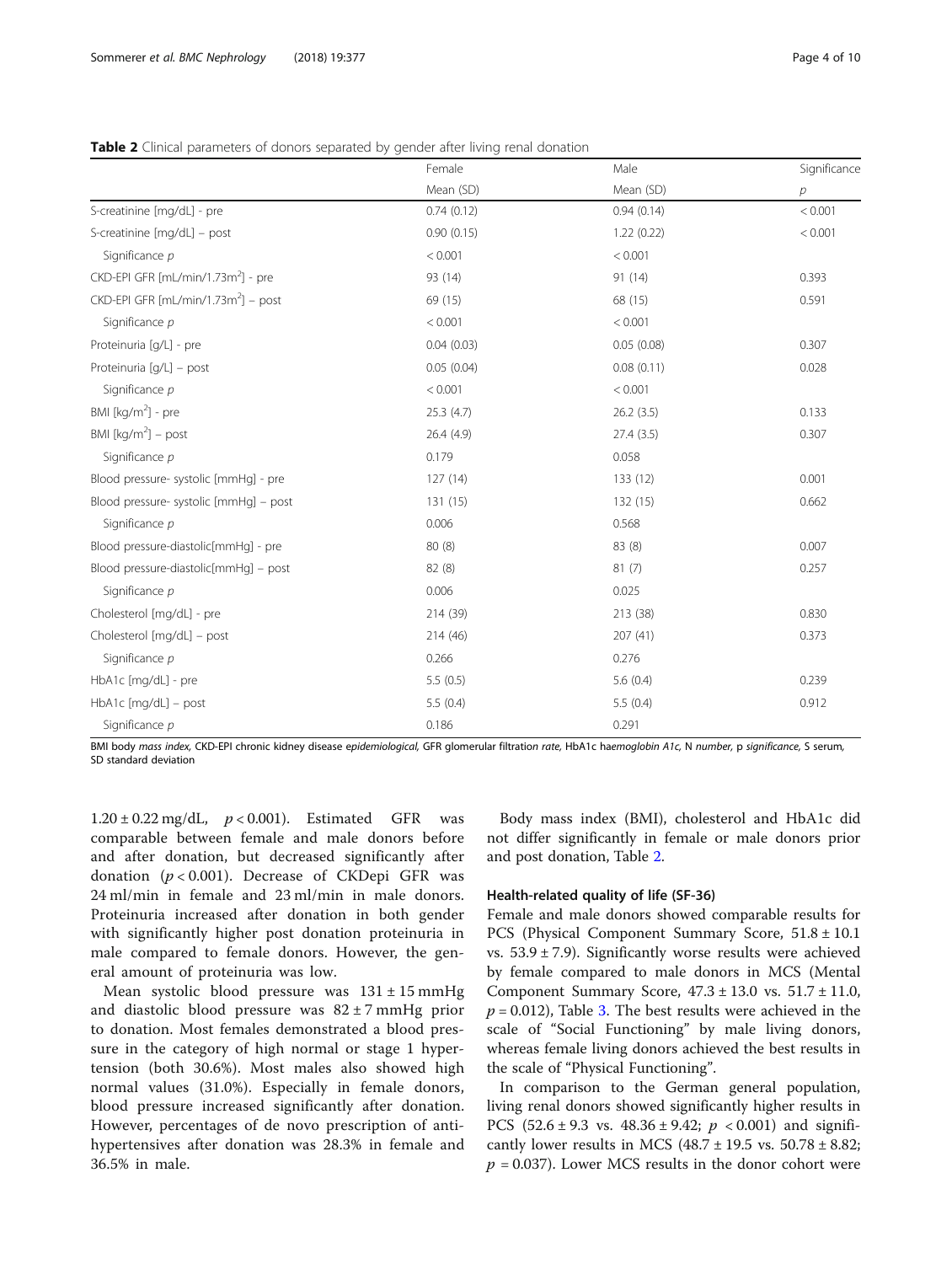|            | Female                  |                                        |         | Male                  |                                      |         |  |  |
|------------|-------------------------|----------------------------------------|---------|-----------------------|--------------------------------------|---------|--|--|
|            | Mean (SD) female donors | Mean female German<br>reference (1998) | р       | Mean (SD) male donors | Mean male German<br>reference (1998) | р       |  |  |
| PF         | 82.70 (21.84)           | 82.77                                  | 0.972   | 88.73 (14.15)         | 88.18                                | 0.729   |  |  |
| <b>RP</b>  | 78.46 (34.83)           | 79.22                                  | 0.804   | 88.46 (26.02)         | 85.53                                | 0.323   |  |  |
| <b>BP</b>  | 74.35 (28,34)           | 63.89                                  | < 0.001 | 82.43 (23.74)         | 71.04                                | < 0.001 |  |  |
| GH         | 69.77 (18.37)           | 66.03                                  | 0.021   | 70.22 (18.07)         | 66.83                                | 0.102   |  |  |
| VT         | 59.78 (19.73)           | 57.57                                  | 0.201   | 67.03 (17.82)         | 62.58                                | 0.030   |  |  |
| <b>SF</b>  | 81.06 (25.49)           | 84.24                                  | 0.157   | 90.94 (16.15)         | 88.63                                | 0.205   |  |  |
| <b>RF</b>  | 80.77 (35.43)           | 86.74                                  | 0.057   | 87.61 (28.98)         | 91.58                                | 0.230   |  |  |
| <b>MH</b>  | 70.14 (19.80)           | 69.83                                  | 0.857   | 76.56 (17.72)         | 75.22                                | 0.505   |  |  |
| <b>PCS</b> | 51.79 (10.05)           | 47.49                                  | < 0.001 | 53.89 (7.94)          | 49.26                                | < 0.001 |  |  |
| <b>MCS</b> | 47.26 (12.96)           | 49.85                                  | 0.026   | 51.71 (11.0)          | 51.92                                | 0.868   |  |  |

<span id="page-4-0"></span>Table 3 Short Form 36 (SF-36): Mean (SD) of the subscales and physical and mental component summary score in living renal  $\epsilon$  compared to the German general population of 1998 separated by generated  $\epsilon$  [\[11\]](#page-8-0)

PF Physical Functioning, RP Role Percept-ion, BP Bodily Pain, GH General Health Percept-ion, VT Vitality, SF Social Func-tioning, RF Role Functioning, MH Mental Health, PCS Physical Component Summary Score; MCS, Mental Component Summary Score; p, significance; SD, standard deviation

induced due to significantly lower MCS in female donors compared to females in the German general study population, whereas male revealed no difference.

Further analysis revealed that the female donor group aged 51 to 60 years contributed to this phenomenon with lower results in MCS  $(41.4 \pm 14.6$ vs.  $50.1 \pm 9.6$ ,  $p < 0.001$ ) and in the subscale of "Mental Health" (65.4 ± 41.6 vs.  $84.2 \pm 30.7$ ,  $p = 0.002$ ) in comparison to the age- and gender-matched German general population. All other age groups in all sub- and summary scales showed comparable or even better results. Also in comparison to male donors, only female donors aged 51–60 years revealed significantly worse results in MCS  $(41.6 \pm 14.7 \text{ vs. } 51.5 \pm 8.9, p = 0.008)$ . Male donors showed comparable or even significantly better results in PCS and MCS, compared to the age- and gender-matched German general population.

## Fatigue (MFI-20)

Comparing female and male donors, a significant difference was detected in the scale of "General Fatigue" with women showing higher, i.e. worse, results than men  $(9.9 \pm 4.7 \text{ vs. } 8.4 \pm 4.0, p = 0.013)$ . Especially female donors aged 40–59 years showed significantly higher results in the scales of "General Fatigue"  $(11.2 \pm 4.7)$ vs. 8.7,  $p < 0.001$ ) and "Physical Fatigue" (9.7 ± 4.5 vs. 8.2,  $p = 0.014$ ) than the age- and gender-matched German gen-eral population, Table [4.](#page-5-0) The age group of  $>60$ -year-old female as well as male donors showed significantly lower results in almost all the fatigue scales.

## Depression (PHQ-9)

Male and female donors presented a mean value of  $3.86 \pm 4.15$ , which is far under the cut-off score of 10 points for depressive disorders (male: 3.24 ± 3.48,

female:  $4.26 \pm 4.50$  $4.26 \pm 4.50$  $4.26 \pm 4.50$ ;  $p = 0.087$ ), Table 5. Only 6.3% of the male and 10.5% of the female donors presented PHQ-9 values above 10 points. In comparison to the German normal population  $(N = 5018)$  the donor cohort showed a significantly higher summary score  $(2.91 \pm 3.52 \text{ vs. } 3.86 \pm 4.15, p = 0.001)$ . Separated by gender and age, the male as well as the female donors showed comparable or even better (> 75 year old male and females:  $3.1 \pm 3.2$  vs.  $4.4 \pm 3.9$ ,  $p = 0.041$ ) results than the age- and gender- matched German normal sample.

## Multiple regression analyses

Multiple regression analysis identified fatigue symptoms detected by the General Fatigue score of the MFI-20 questionnaire and depression perceived by the PHQ-9 score as independent variables predicting MCS of the SF-36 in both genders (Table [6\)](#page-6-0). Lower age at time of donation supported a lower MCS in female donors.

## Characteristics of middle-aged female donors with impaired quality of life

To further analyse impaired quality of life in female donors aged 51–60 years we evaluated female donors of this age-group with results lower than two standard deviations from the mean value of the age and gender matched German general population in the MCS of the SF-36 ( $n = 15$ ) and compared them with female donors above this value, Additional file [1:](#page-8-0) Table S1.

No significant difference could be detected in renal function of the donor (S-creatinine,  $p = 0.227$ ), renal function of recipient (S-creatinine,  $p = 0.961$ ) or loss of kidney transplant of the recipient ( $p = 1.000$ ). Female donors who showed very low results in MCS also showed significantly higher values for fatigue  $(p < 0.001)$  in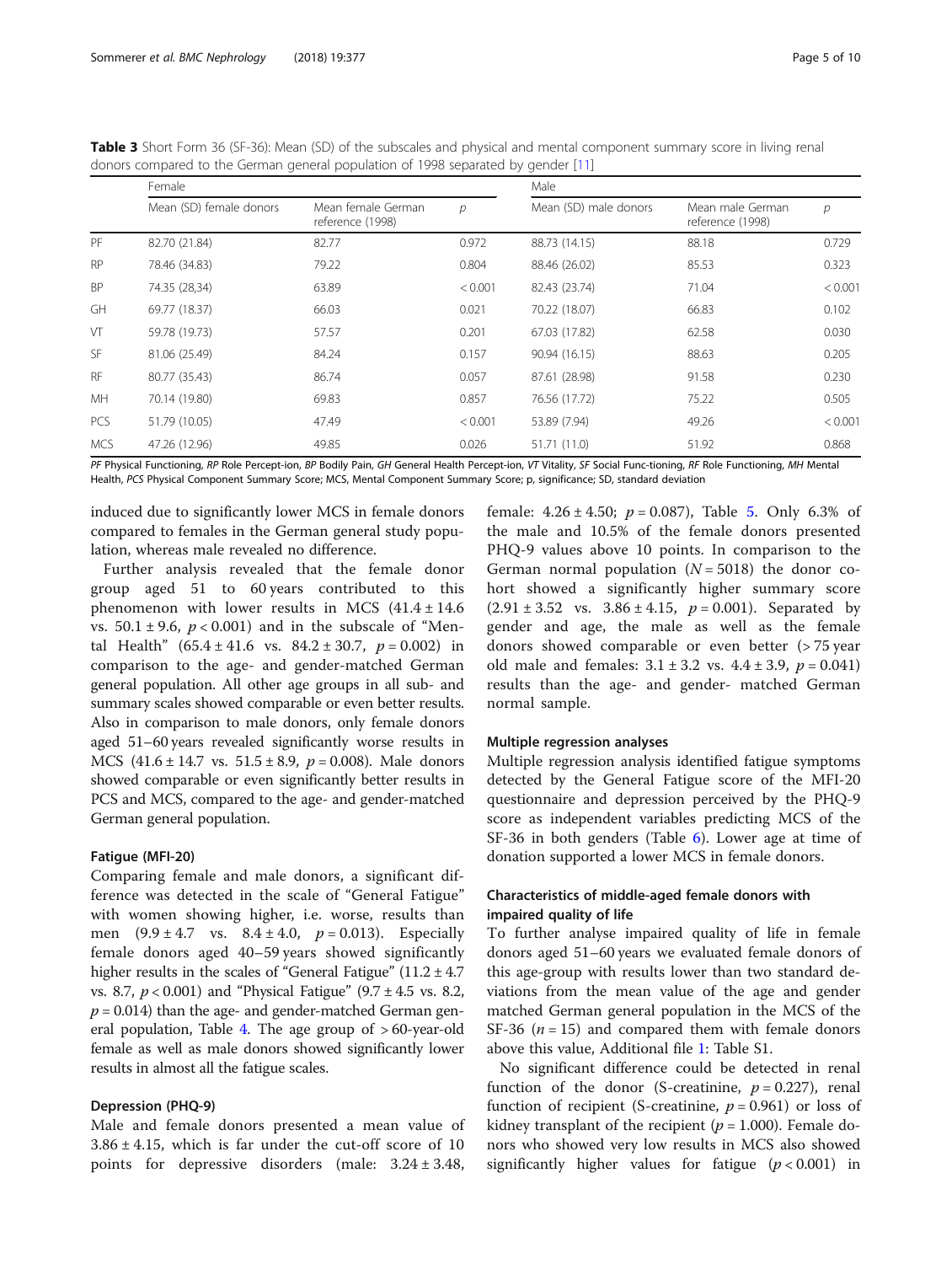|                         | Female            |           |               | Male                     |           |               |  |
|-------------------------|-------------------|-----------|---------------|--------------------------|-----------|---------------|--|
|                         | Age $\leq 39^a$   | Age 40-59 | Age $\geq 60$ | Age $\leq 39^a$          | Age 40-59 | Age $\geq 60$ |  |
| General Fatigue         |                   |           |               |                          |           |               |  |
| $\mathbb N$             | $\mathsf 3$       | 60        | 68            | $\mathbf{1}$             | 29        | 48            |  |
| Mean                    | 7.67              | 11.16     | 8.96          | 17.0                     | 9.21      | 7.65          |  |
| SD                      | 2.52              | 4.74      | 4.43          | $\overline{\phantom{0}}$ | 4.09      | 3.70          |  |
| German reference (Mean) | 7.7               | 8.7       | 10.8          | 6.6                      | $8.0\,$   | 10.1          |  |
| $\mathcal{D}$           | $\equiv$          | < 0.001   | 0.001         | $\equiv$                 | 0.123     | < 0.001       |  |
| Physical Fatigue        |                   |           |               |                          |           |               |  |
| $\mathbb N$             | 3                 | 59        | 68            | $\mathbf{1}$             | 29        | 50            |  |
| Mean                    | 8.0               | 9.7       | 7.91          | 11.0                     | 8.08      | 7.5           |  |
| <b>SD</b>               | 4.58              | 4.52      | 3.36          | $\equiv$                 | 3.74      | 3.26          |  |
| German reference (Mean) | 6.8               | 8.2       | 11.1          | 6.1                      | 7.6       | 10.3          |  |
| $\mathcal{P}$           | $\equiv$          | 0.014     | < 0.001       | $\equiv$                 | 0.495     | < 0.001       |  |
| Reduced Activity        |                   |           |               |                          |           |               |  |
| $\mathbb N$             | 3                 | 60        | 68            | $\mathbf{1}$             | 29        | 50            |  |
| Mean                    | 6.33              | 9.09      | 7.63          | 15.0                     | 7.91      | 7.66          |  |
| SD                      | 2.08              | 4.37      | 3.48          | $\equiv$                 | 3.9       | 3.54          |  |
| German reference (Mean) | 7.1               | 8.2       | 10.5          | 6.4                      | 7.6       | 10.3          |  |
| $\mathcal{P}$           | $\equiv$          | 0.121     | < 0.001       | $\overline{\phantom{0}}$ | 0.674     | < 0.001       |  |
| Reduced Motivation      |                   |           |               |                          |           |               |  |
| $\mathbb N$             | 3                 | 60        | 68            | $\mathbf{1}$             | 29        | 50            |  |
| Mean                    | 6.67              | 7.68      | 7.16          | 17.0                     | 8.07      | 7.26          |  |
| <b>SD</b>               | 3.79              | 3.54      | 3.28          | $\equiv$                 | 4.41      | 3.15          |  |
| German reference (Mean) | 6.7               | 8.0       | 9.9           | 6.2                      | 7.6       | 9.1           |  |
| Significance            | $\qquad \qquad -$ | 0.484     | < 0.001       | $\equiv$                 | 0.571     | < 0.001       |  |
| Mental Fatigue          |                   |           |               |                          |           |               |  |
| $\mathbb N$             | 3                 | 60        | 68            | $\mathbf{1}$             | 29        | 50            |  |
| Mean                    | 7.67              | 7.82      | 7.57          | 19.0                     | 8.34      | 7.9           |  |
| <b>SD</b>               | 4.73              | 4.17      | 3.54          | $\overline{\phantom{0}}$ | 3.65      | 3.11          |  |
| German reference (Mean) | 7.1               | 7.8       | 9.2           | 6.4                      | 7.1       | 8.7           |  |
| $\overline{p}$          | $\qquad \qquad -$ | 0.967     | < 0.001       |                          | 0.077     | 0.075         |  |

<span id="page-5-0"></span>

| Table 4 Multidimensional Fatigue Inventory (MFI-20): Mean (SD) of the MFI-20 scales in living renal donors compared to the |  |  |  |  |  |
|----------------------------------------------------------------------------------------------------------------------------|--|--|--|--|--|
| German general population separated by gender and age [15]                                                                 |  |  |  |  |  |

<sup>a</sup>No analysis of this group because of too small number of cases

p significance, SD standard deviation

comparison to female donors with normal value in MCS. These women presented very low results in the subscale "emotional role functioning" of the Short-Form 36 in comparison to the age- and gender-matched normal population  $(15.56 \pm 21.33 \text{ vs. } 84.16 \pm 30.70, p = 0.002)$ .

Most of theses 15 women donated the kidney to their husband ( $N = 7$ ), followed by donating to their child ( $N =$ 6), the others donated to their brother/sister  $(N = 2)$ ; 53.3%  $(n = 8)$  were working in a part time job, 3 in a full time job (others: retired  $n = 1$ , unemployed  $n = 1$ , housewife  $n = 2$ ). These women had 2.08 children (range 1–3). Mean age at time of donation was  $45.1 \pm 7.7$  years. Mean GFR was  $73 \pm$ 

 $17 \text{ mil/min}/1.73 \text{m}^2$  and S-creatinine was  $0.88 \pm 0.13 \text{ mg/dL}$ . Mean arterial pressure was  $99 \pm 9$  mmHg at the time of donation.

## Discussion

Altogether, 211 living renal donors were evaluated concerning clinical and psychosocial outcome. There was no difference in terms of gender concerning the renal function at about ten years post donation, whereas S-creatinine was significantly higher in the males. The psychosocial evaluation of the donor cohort revealed better results in HRQoL in male and female donors, expect for the patient group of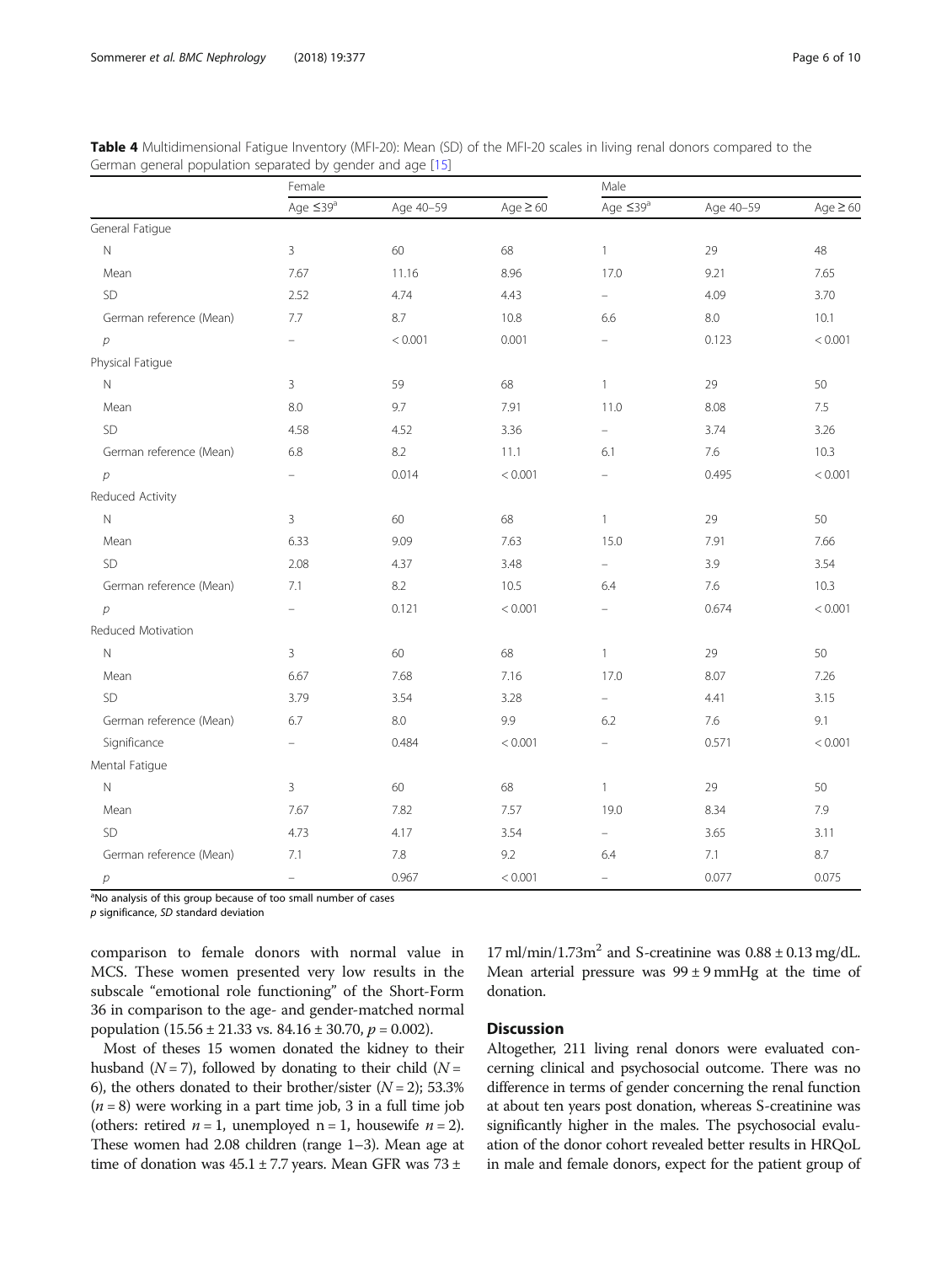| Age categories  | Mean (SD)     | $\mathbb N$    | Mean (SD)                             | $\mathbb N$                         | Sign <sup>a</sup> |  |  |
|-----------------|---------------|----------------|---------------------------------------|-------------------------------------|-------------------|--|--|
| a               |               |                |                                       |                                     |                   |  |  |
|                 | Female donors |                | Women of the German normal population |                                     |                   |  |  |
| $25 - 34$ years | $1.0(-)$      | $\mathbf{1}$   | 2.5(3.0)                              | 351                                 |                   |  |  |
| 35-44 years     | 4.3(3.6)      | 6              | 2.8(3.6)                              | 542                                 |                   |  |  |
| 45-54 years     | 3.7(3.8)      | 26             | 2.7(3.3)                              | 457                                 | 0.174             |  |  |
| 55-64 years     | 4.4(4.9)      | 43             | 3.3(3.4)                              | 446                                 | 0.125             |  |  |
| 65-74 years     | 4.8(5.1)      | 39             | 3.6(3.6)                              | 395                                 | 0.163             |  |  |
| $\geq$ 75 years | 3.0(2.2)      | 9              | 4.5(3.5)                              | 236                                 | 0.076             |  |  |
| $\mathsf b$     |               |                |                                       |                                     |                   |  |  |
|                 | Male donors   |                |                                       | Men of the German normal population |                   |  |  |
| $25 - 34$ years | $1.0(-)$      | $\mathbf{1}$   | 2.0(3.2)                              | 279                                 |                   |  |  |
| 35-44 years     | 4.3(6.0)      | $\overline{4}$ | 2.3(3.3)                              | 396                                 |                   |  |  |
| 45-54 years     | 4.1(3.7)      | 18             | 2.9(3.7)                              | 414                                 | 0.174             |  |  |
| $55-64$ years   | 2.7(3.3)      | 22             | 3.1(3.6)                              | 398                                 | 0.584             |  |  |
| $65-74$ years   | 2.9(2.8)      | 18             | 3.0(3.6)                              | 397                                 | 0.855             |  |  |
| $\geq$ 75 years | 3.1(3.6)      | 18             | 4.1(4.4)                              | 156                                 | 0.266             |  |  |

<span id="page-6-0"></span>Table 5 PHQ-9 "Depression": Comparison of living renal donors (a. female, b. male) with the German general population of Kocalevent et al. (2013) in age classes [\[13\]](#page-8-0)

<sup>a</sup>unpaired T-Test

51- to 60-year-old female donors. Evaluation of fatigue by the MFI-20 questionnaire demonstrated comparable results for both genders, except for the scale of "General Fatigue" in female donors aged 40 to 59 years who obtained worse results than male donors.

The response rate of 80.8% was comparable to other psychosocial outcome evaluations in renal donors [\[14](#page-8-0), [15](#page-8-0)]. The mean age of the living female donors in this study was  $60.4 \pm 9.6$  years and the mean age of male donors was  $63.2 \pm 10.9$  years. Overall, 55.9% of the donors were aged > 60 years. Dols et al. could not show a significant difference in the decline of GFR, in a comparison between donors < 60 years and donors > 60 years, with older donors already

demonstrating a lower GFR prior to donation [[16](#page-8-0)]. However, in this study no disadvantage due to increased age could be shown.

Concerning blood pressure, there were no significant differences between men and women, or between time pre and post donation. However, 28.3% of the females and 36.5% of the males obtained de novo antihypertensive drugs after donation. Fehrman-Ekholm et al. demonstrated comparable results: 23% of the donors needed de novo antihypertensive drugs after donation, and 22% demonstrated a newly diagnosed arterial hypertension [[17\]](#page-8-0). Nevertheless, the prevalence of hypertension in the German general population is similar, at 29.9% in females and 33.3% in males [\[18](#page-8-0)].

**Table 6** Multiple Regression Analysis. Presenting regression coefficient β, standard error and significance p of the presented independent variables on the dependent variable "Mental Component Summary Score" of the Short-Form 36, separated by gender

|                                                   | Female Donors                          |                |               | Male Donors                            |                |       |
|---------------------------------------------------|----------------------------------------|----------------|---------------|----------------------------------------|----------------|-------|
|                                                   | Regression<br>Coefficient <sub>B</sub> | Standard error | $\mathcal{D}$ | Regression<br>Coefficient <sub>B</sub> | Standard error | р     |
| (constant)                                        | 71.812                                 | 11.209         | 0.000         | 82.210                                 | 15.308         | 0.000 |
| Age at time of donation                           | 0.178                                  | 0.077          | 0.023         | 0.055                                  | 0.078          | 0.487 |
| Mean arterial pressure post donation              | $-0.127$                               | 0.076          | 0.100         | $-0.062$                               | 0.107          | 0.568 |
| Renal function (S-creatinine mg/dL) post donation | 1.981                                  | 2.224          | 0.375         | $-1.050$                               | 3.759          | 0.781 |
| Recipient outcome                                 | $-0.451$                               | 0.417          | 0.282         | 0.125                                  | 0.594          | 0.834 |
| Physical Component Summary Score                  | $-0.066$                               | 0.082          | 0.424         | $-0.192$                               | 0.119          | 0.112 |
| General Fatique                                   | $-1.347$                               | 0.220          | 0.000         | $-1.249$                               | 0.299          | 0.000 |
| PHO-9                                             | $-1.445$                               | 0.255          | 0.000         | $-1.461$                               | 0.306          | 0.105 |

MCS Mental Component Summary Score, PCS Physical Component Summary Score, S serum, PHQ-9 Depression Patient Health Questionnaire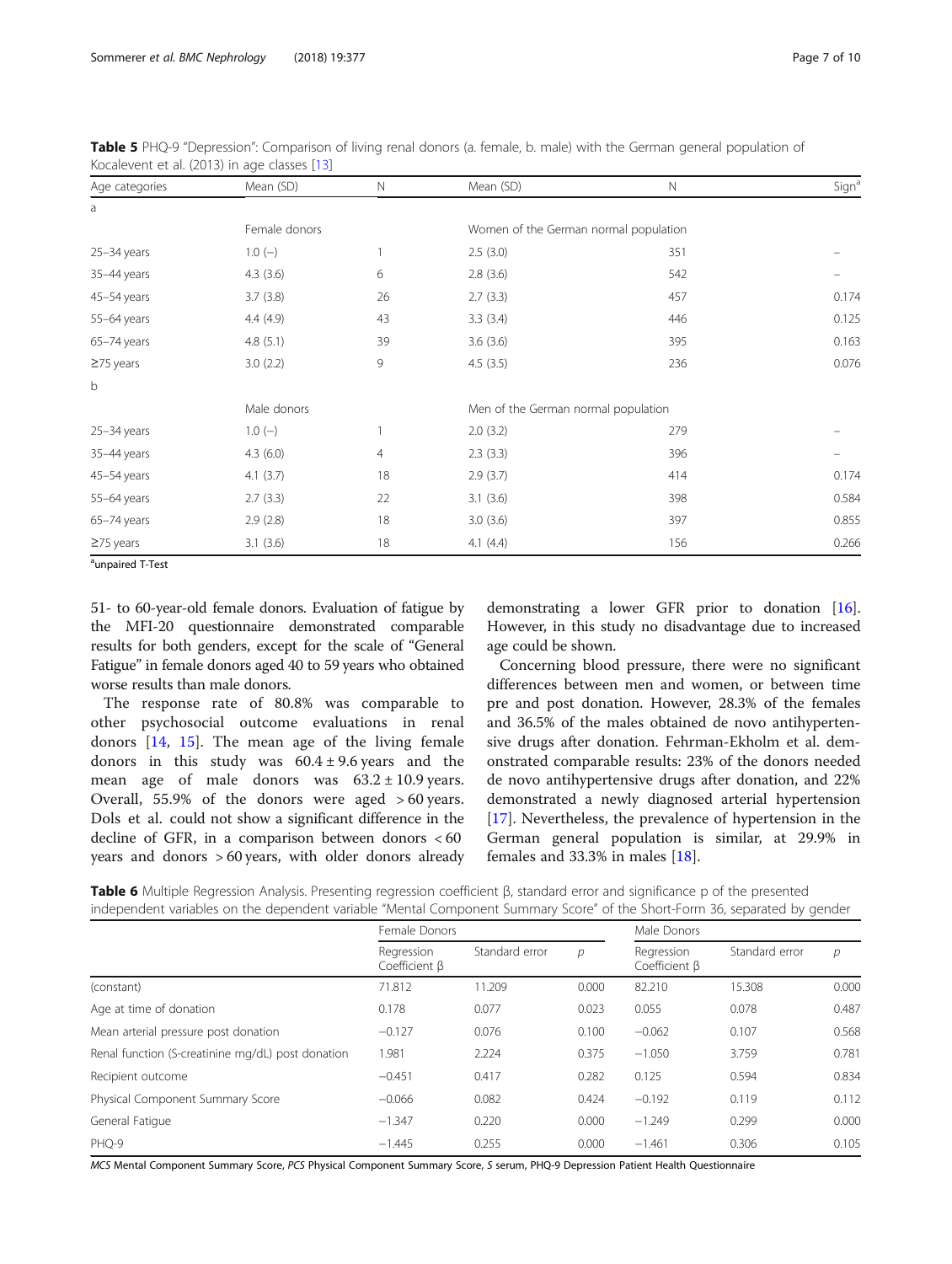Renal function was estimated by the CKD-EPI formula. This formula provides the most precise results in the Normal to Stage CKD II categories [[19](#page-8-0)]. No patient in this study showed an eGFR below 30 mL/min/  $1.73$ m<sup>2</sup>. Corresponding to previous evaluations, a mean decrease of 26% was noted after donation [\[17](#page-8-0), [20](#page-8-0)]. eGFR and change in renal function were equivalent in both genders. In a study by Ibrahim et al., a mean eGFR decrease of 24% was noted [\[21](#page-8-0)]. A better compensation of the GFR was possible at a younger age, longer time since donation and a higher estimated GFR at the time of donation. Mjoen et al. revealed women aged > 50 years with a BMI >  $25 \text{ kg/m}^2$  as being at high risk for decreased renal function [[7\]](#page-8-0). In a most recent study, GFR decreased about 33.6% and was longitudinally lower among men than women, without any association to HRQoL [[22\]](#page-9-0).

Physical and mental HRQoL assessed by the SF-36 questionnaire was significantly better in male living donors in total and in different age groups, than in males of the German general population [[9\]](#page-8-0). Female donors in this study showed significantly better physical HRQoL, in comparison to the female general population, but reduced mental health in comparison to the general population. Women aged 51–60 years in particular achieved lower results in mental health. On the contrary, Ibrahim et al. showed better results for both genders in comparison to the US general population [[21](#page-8-0)]. In a recently published study, donors felt positive about donation and there was no evidence of a significant change in psychosocial outcomes [\[23](#page-9-0)]. Timmerman et al. evaluated the importance of psychological factors on mental health after living renal donation [[24\]](#page-9-0). Lower age, lack of social support, expectation of interpersonal benefit, an avoidant coping style were identified as indicators of a lower mental health status. Kroencke et al. demonstrated that the donor-recipient relationship might influence HRQoL outcome in living renal donation. Adult-to-paediatric donors experienced more preoperative psychological stress, which improved after donation, whereas adult-to-adult donors showed unchanged anxiety and depression, and a slight decrease in mental health [\[25](#page-9-0)]. Female donors of our study, who had results below two standard deviations in MCS of the Short-Form 36 donated mostly to a child as well as to their husband.

Important results were found in the present study: low results in MCS of the SF-36 came along with higher values for Fatigue (MFI-20). These findings are in line with de Groot et al., who identified higher fatigue in all dimensions of the MFI-20 in donors (female and male) with reduced PCS and MCS subscales [[15](#page-8-0)].

Fatigue is not easily measured objectively and mostly set as a diagnosis by exclusion. A lot of differential diagnoses, such as somatoform disorder or depression have

to be considered. Demyttenaere et al. showed fatigue as a common symptom of a major depression, whereas Artom et al. showed fatigue in advanced kidney diseases as a diagnosis in itself [[26,](#page-9-0) [27\]](#page-9-0). In a Norwegian analysis female sex in general was significantly associated with general fatigue [[28\]](#page-9-0). In our study women aged 40 to 59 years showed significantly worse results in the "General Fatigue" scale and the "Physical Fatigue" scale, whereas women aged > 60 years showed significantly better results than the German general female population. In contrast to other evaluations, a linear correlation between age and fatigue therefore could not be noted in the present study [[11](#page-8-0), [29](#page-9-0)].

Female donors especially of the age group of 51–60 years seem to be at a higher risk for low mental health after living renal donation, although the reason for that fact remains unclear. Our results show that the outcome of recipients, measured by S-creatinine, did not correlate with a bad mental health of the donors. Lopez et al. showed a significant correlation between low resilience, depressive symptoms and being in peri-menopause [\[30](#page-9-0)]. Perhaps women at the age of 51–60 years have to deal with a lot of stressors e.g. changing of the body in menopause, children who become adults and maybe own parents who have to be cared about. Further analyses of this special age group should be performed in following studies.

The benefit of the present study is that it provides a comprehensive evaluation including physical, mental and social outcome of all living renal donors at the Transplant Centre of Heidelberg. Limitations of this study include the cross-sectional evaluation of HRQoL, whereas the clinical follow-up was assessed prospectively in yearly follow-up visits. Nearly 19.8% of the kidney donors refused to complete the self-reported questionnaires. However, demographics of these donors were similar to the assessed donors. There is no consent among experts as to the best control group. Comparing living donors to national data may underestimate the psychosocial impairment attributable to kidney donation.

## Conclusions

In conclusion, no significant difference between female and male donors concerning physical outcome could be detected. HRQoL is mostly comparable, or even better, in kidney donors compared to the general population. Limited HRQoL and fatigue symptoms seem to be a problem especially in middle-aged female donors, but not in all female donors. This special patient cohort could be identified by low mental health or high fatigue. Therefore, we suggest psychological counselling as part of the evaluation of potential living renal donors as well as part of the after-care programme.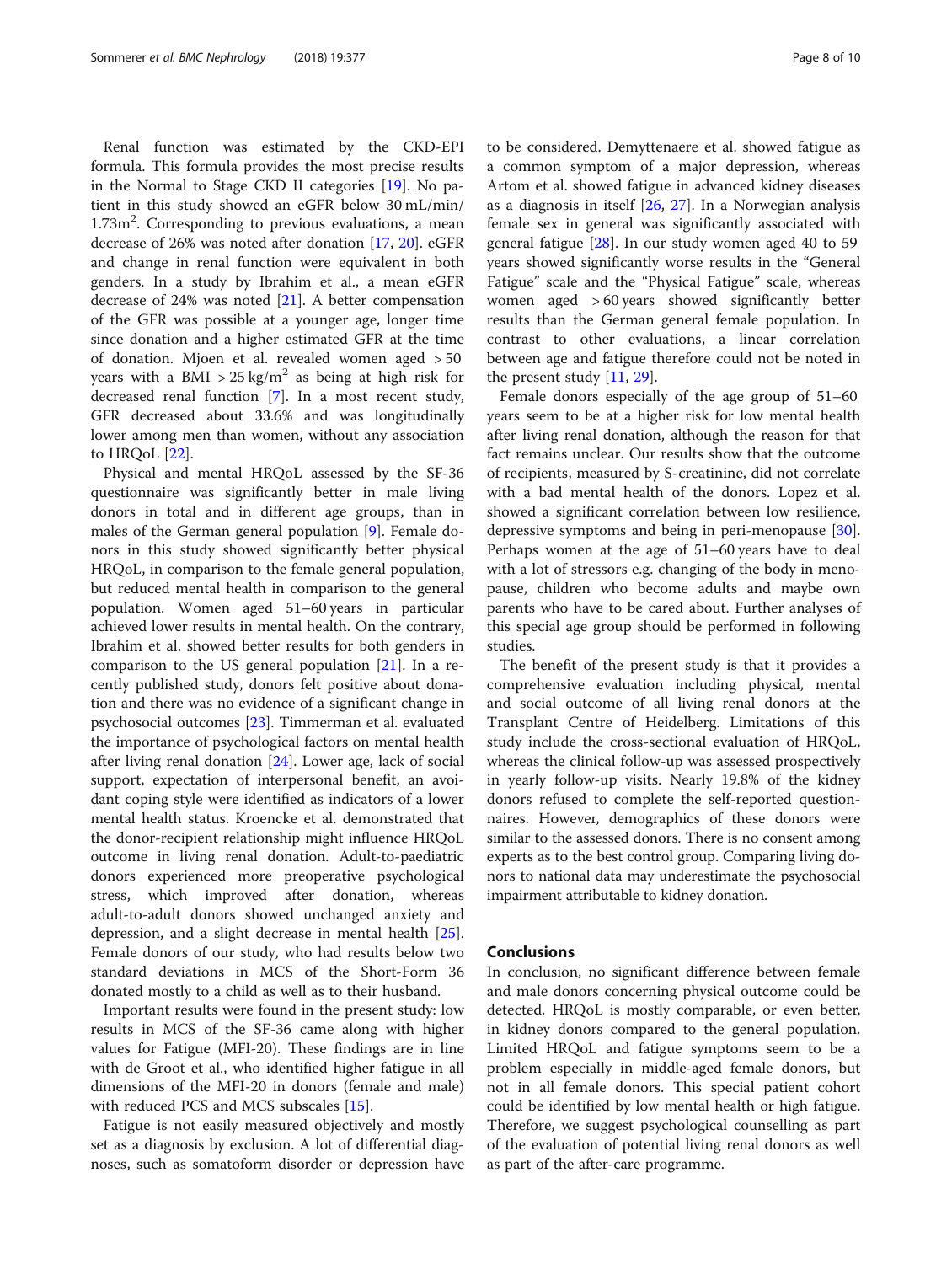## <span id="page-8-0"></span>Additional file

[Additional file 1](https://doi.org/10.1186/s12882-018-1187-8) Table S1. Comparison of the female donors of the age group 51–60 years with results lower than two standard deviations from the mean value of the age and gender matched German general population in the "Mental Component Summary Score" of the SF-36 with female donors above this value. (DOCX 16 kb)

### Abbreviations

BMI: Body mass index; CKD-EPI: Chronic kidney disease epidemiological formula; eGFR: Estimated glomerular filtration rate; GFR: Glomerular filtration rate; HADS-D: Hospital Anxiety Depression Scale (German version); HRQoL: Health-related quality of life; MCS: Mental component summary; MFI-20: Multidimensional Fatigue Inventory; p: significance; PCS: Psychological component summary; SD: Standard deviation; SF-36: Short Form 36; WHO: World Health Organisation

### Acknowledgements

We thank all participating patients and study co-ordinators contributing to this work.

- A. Made substantial contributions to conception and design, or acquisition of data, or analysis and interpretation of data;
- B. Been involved in drafting the manuscript or revising it critically for important intellectual content;
- C. Given final approval of the version to be published. Each author should have participated sufficiently in the work to take public responsibility for appropriate portions of the content; and
- D. Agreed to be accountable for all aspects of the work in ensuring that questions related to the accuracy or integrity of any part of the work are appropriately investigated and resolved.

#### Funding

The study was partially funded by the German Society of Nephrology, the "Women and Kidney" Working Group, and the Heidelberg Renal Clinic, Germany. The funder did not have any impact on project design, performance of the study, data analysis or interpretation. The funder did not participate in writing of the manuscript.

#### Availability of data and materials

Data protection regulations in Germany prohibit the sharing of subject data from clinical trials.

#### Authors' contributions

CS set up the study concept and design, participated in the study conduct, data acquisition, data analysis and interpretation, and wrote the manuscript. SE participated in the study conduct, data collection, data analysis and was involved in drafting of the manuscript. NGM participated in the establishment of the questionnaire, the study conduct, and was involved in drafting of the manuscript. ML performed psychological patient care and was involved in drafting of the manuscript. MZ was involved in the study conception and drafting of the manuscript. All authors approved the final version of the manuscript and agreed to be accountable for all aspects of the work in ensuring that questions related to the accuracy or integrity of any part of the work are appropriately investigated and resolved.

### Ethics approval and consent to participate

The study was performed according to the Declaration of Helsinki as revised in 2003 and approved by the institutional Ethics Committee (Ethic Committee of the Heidelberg Medical Faculty, no. S104–2011). Written informed consent was obtained from all participating donors.

#### Consent for publication

All authors approved the final manuscript and provided consent for publication.

## Competing interests

The authors declare that they have no competing interests.

Springer Nature remains neutral with regard to jurisdictional claims in published maps and institutional affiliations.

#### Author details

<sup>1</sup> Division of Nephrology, Medical University Hospital Heidelberg, Im Neuenheimer Feld 162, 69120 Heidelberg, Germany. <sup>2</sup>Department of General Internal and Psychosomatic Medicine, University Hospital Heidelberg, Im Neuenheimer Feld 410, D-69120 Heidelberg, Germany.

## Received: 7 November 2018 Accepted: 14 December 2018 Published online: 27 December 2018

## References

- 1. Horvat LD, Shariff SZ, Garg AX. DONOR nephrectomy outcomes research (DONOR) network. Global trends in the rates of living kidney donation. Kidney Int. 2009;75:1088–98.
- 2. Deutsche Stiftung Organtransplantation. Organspende und Transplantation in Deutschland: Jahresbericht 2017. Available from: [http://www.dso.de/](http://www.dso.de/servicecenter/downloads/jahresberichte-und-grafiken.html) [servicecenter/downloads/jahresberichte-und-grafiken.html.](http://www.dso.de/servicecenter/downloads/jahresberichte-und-grafiken.html) Accessed 6 Nov 2018.
- 3. Lennerling A, Forsberg A, Meyer K, Nyberg G. Motives for becoming a living kidney donor. Nephrol Dial Transpl. 2004;19:1600–5.
- Sommerer C, Feuerstein D, Dikow R, et al. Psychosocial and physical outcome following kidney donation-a retrospective analysis. Transplant Int. 2015;28:416–28.
- 5. Mjoen G, Stavem K, Westlie L, et al. Quality of life in kidney donors. Am J Transpl. 2011;11:1315–9.
- 6. Biller-Andorno N. Gender imbalance in living organ donation. Med Health Care Phil. 2002;5:199–204.
- 7. Mjoen G, Midtvedt K, Holme I, et al. One- and five-year follow-ups on blood pressure and renal function in kidney donors. Transpl Int. 2011;24:73–7.
- 8. Ware JE Jr, Sherbourne CD. The MOS 36-item short-form health survey (SF-36). I. Conceptual framework and item selection. Med Care. 1992;30:473–83.
- 9. Ellert U, Bellach BM. The SF-36 in the Federal Health Survey--description of a current normal sample. Gesundheitswesen. 1999;61:184–90.
- 10. Smets EM, Garssen B, Bonke B, De Haes JC. The multidimensional fatigue inventory (MFI) psychometric qualities of an instrument to assess fatigue. J Psychosom Res. 1995;39:315–25.
- 11. Schwarz R, Krauss O, Hinz A. Fatigue in the general population. Onkologie. 2003;26:140–4.
- 12. Kroenke K, Spitzer RL, Williams JB. The PHQ-9: validity of a brief depression severity measure. J Gen Intern Med. 2001;16:606–13.
- 13. Kocalevent RD, Hinz A, Brahler E. Standardization of the depression screener patient health questionnaire (PHQ-9) in the general population. Gen Hosp Psychiatry. 2013;35:551–5.
- 14. Meyer K, Wahl AK, Bjork IT, Wisloff T, Hartmann A, Andersen MH. Long-term, self-reported health outcomes in kidney donors. BMC Nephrol. 2016;17:8. [https://doi.org/10.1186/s12882-016-0221-y.](https://doi.org/10.1186/s12882-016-0221-y)
- 15. de Groot IB, Stiggelbout AM, van der Boog PJ, Baranski AG, Marang-van de Mheen PJ. Reduced quality of life in living kidney donors: association with fatigue, societal participation and pre-donation variables. Transpl Int. 2012;25:967–75.
- 16. Dols LF, Kok NF, Roodnat JI, et al. Living kidney donors: impact of age on long-term safety. J Am Transpl. 2011;11:737–42.
- 17. Fehrman-Ekholm I, Kvarnstrom N, Softeland JM, et al. Post-nephrectomy development of renal function in living kidney donors: a cross-sectional retrospective study. Nephrol Dial Transpl. 2011;26:2377–81.
- 18. Neuhauser H, Thamm M, Ellert U. Blood pressure in Germany 2008-2011: results of the German health interview and examination survey for adults (DEGS1). Bundesgesundheitsblatt, Gesundheitsforschung, Gesundheitsschutz. 2013;56:795–801.
- 19. Levey AS, Stevens LA, Schmid CHA. New equation to estimate glomerular filtration rate. Ann Intern Med. 2009;150:604–12.
- 20. Gossmann J, Wilhelm A, Kachel HG, et al. Long-term consequences of live kidney donation follow-up in 93% of living kidney donors in a single transplant center. Am J Transpl. 2005;5:2417–24.
- 21. Ibrahim HN, Foley R, Tan L, et al. Long-term consequences of kidney donation. N Engl J Med. 2009;360:459–69.